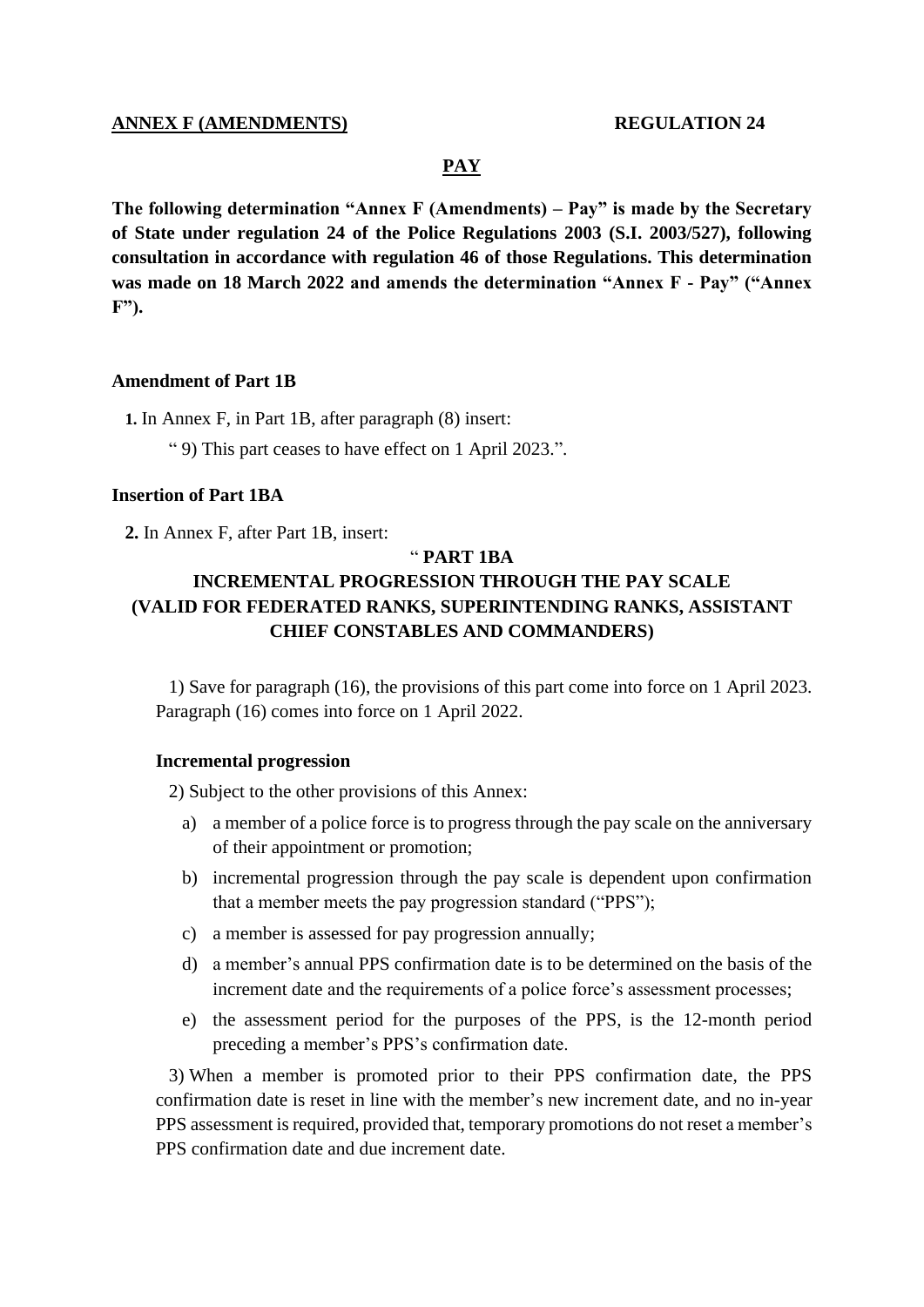4) A member can appeal against any decision concerning incremental progression through the pay scale, PPS assessment, or PPS confirmation, by making formal representations to the appropriate person, who must be independent of the original decision maker. If an appeal is upheld, progression through the pay scale is to be granted, and the higher pay is backdated to the date of the due increment.

5) A member who does not meet the PPS on their PPS confirmation date may progress through the pay scale if the PPS is met at any point before the next PPS confirmation date. Provided that, the higher pay will not be backdated to the due increment date, unless paragraph (4) applies. Police forces must have in place reasonable PPS assessment and confirmation processes for the purposes of ensuring progression through the pay scale pursuant to this paragraph.

6) A member's due increment date and the PPS confirmation date are not reset on the basis of a pay increment pursuant to paragraphs (4) or (5).

7) Professional development reviews ("PDR") and training completed to meet the PPS in respect of a previous assessment period are disregarded for the purposes of the ongoing PPS assessment period.

#### **Pay progression standard**

8) Subject to the other provisions of this Annex, a member meets the PPS if the following conditions are met:

- a) the member has completed an annual PDR; and
- b) on the PPS confirmation date, the member is not subject to ongoing formal action within Stages 1, 2 or 3 of the Unsatisfactory Performance or Attendance Procedures under the Police (Performance) Regulations 2020; and
- c) the member has successfully completed training required for the purposes of the PPS; and
- d) if a member ("the managing member") has direct responsibility for the completion of other members' PDRs and for the confirmation of other members' PPSs, that managing member must have completed the PDRs and made the PPS decisions which were due to be completed, or made, during the managing member's own assessment period.

9) PDR means an annual performance assessment, in line with the processes in place within the member's own force, including an appeals process.

10) Training required for the purposes of the PPS means no more than two training priorities, which the chief officer may mandate, in consideration of the local priorities of a police force, or the requirements of an individual role.

11) A member must be notified of the training requirements they are required to comply with:

- a) no less than 12 months before their PPS confirmation date, or
- b) within one month of promotion.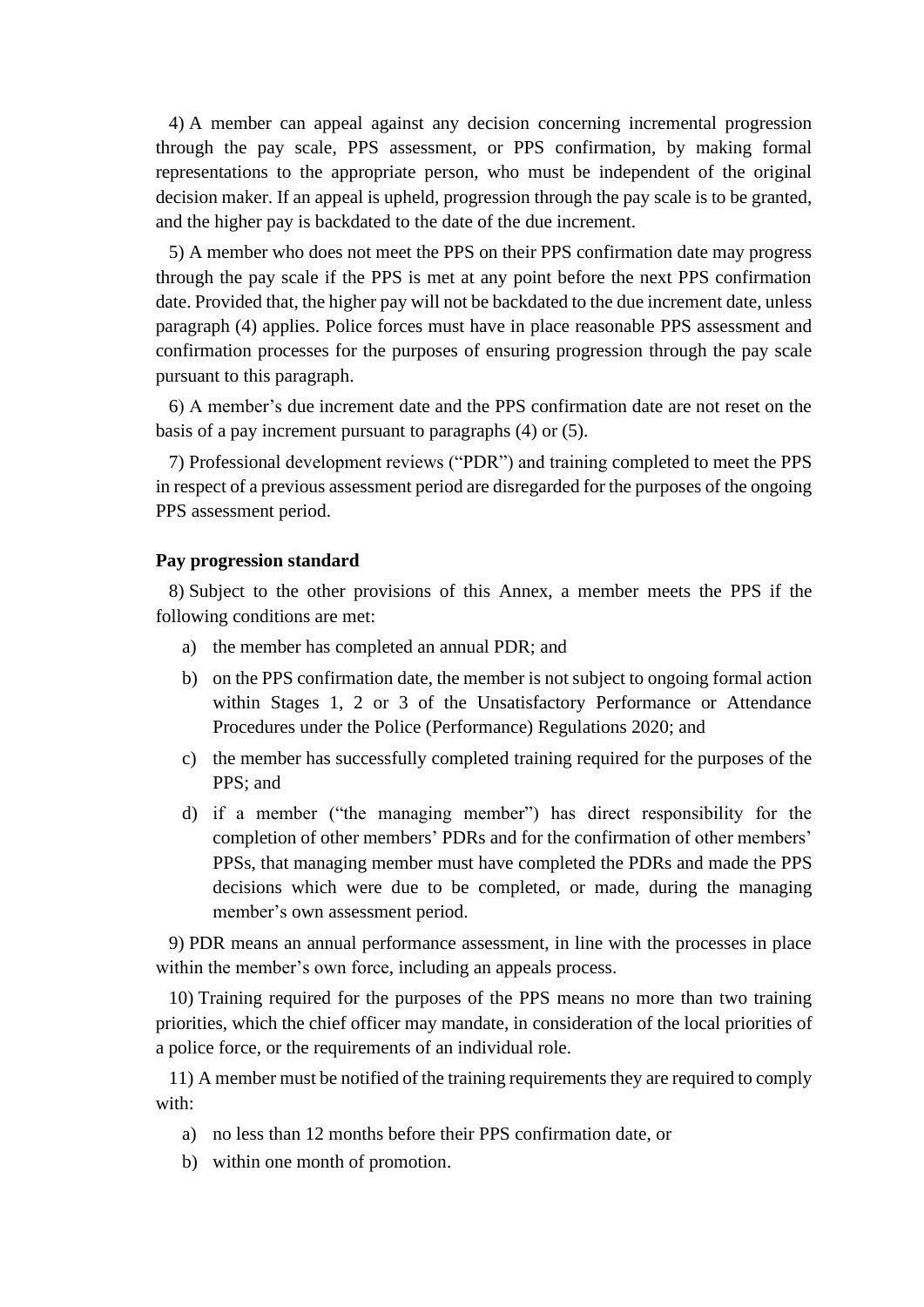12) Paragraph 8(d) also applies in respect of members who are performing the duties normally performed by a member of the force of a higher rank than their own in accordance with Annexes I, J and UU (whether on temporary promotion or acting up), if the duties entail direct responsibility to carry out PDRs or make PPS decisions in respect of other members.

# **Exceptions and exemptions**

13) Members who are on probation, pursuant to the provisions of Regulation 12 of the Police Regulations 2003 and Annex C are not required to meet the PPS in order to progress through the pay-scale.

14) The conditions prescribed by paragraph 8(b) do not apply to Assistant Chief Constables and Commanders.

15) Where a member fails to meet the PPS, the chief officer has discretion to permit progression through the pay scale, where the chief officer is reasonably satisfied that:

- a) a member does not meet one, or more, of the PPS's conditions as a consequence of:
	- i) sickness, or non-sickness, related absence, and the timing and duration of the absence are sufficient to prevent an officer from meeting the PPS; or
	- ii) maternity, adoption, or parental leave pursuant to Regulation 33(8) of the Police Regulations 2003 and Annexes R and S; or
- b) a member does not meet the PPS due to ongoing Unsatisfactory Performance or Attendance Procedures, and:
	- i) that member can be reasonably considered to have a disability as defined by the Equality Act 2010, and the unsatisfactory performance, or nonattendance, subject of ongoing procedures, is motivated by reasons linked with the member's disability; or
	- ii) the member only starts to be subject to Unsatisfactory Performance or Attendance Procedures in the period of six weeks immediately prior to the PPS's confirmation date, and those six weeks are not representative of the preceding 12 months' performance by the member; or
- c) other circumstances have prevented a member from meeting one, or more, of the PPS's conditions, and preventing the member from progressing through the pay scale would be manifestly unfair in light of those circumstances.

# **Transitory provision**

16) Police forces must take reasonable steps to have in place PPS assessment and confirmation processes for the purposes of ensuring that on or after 1 April 2023 progression through the pay scale takes place in accordance with the provisions of this part. ".